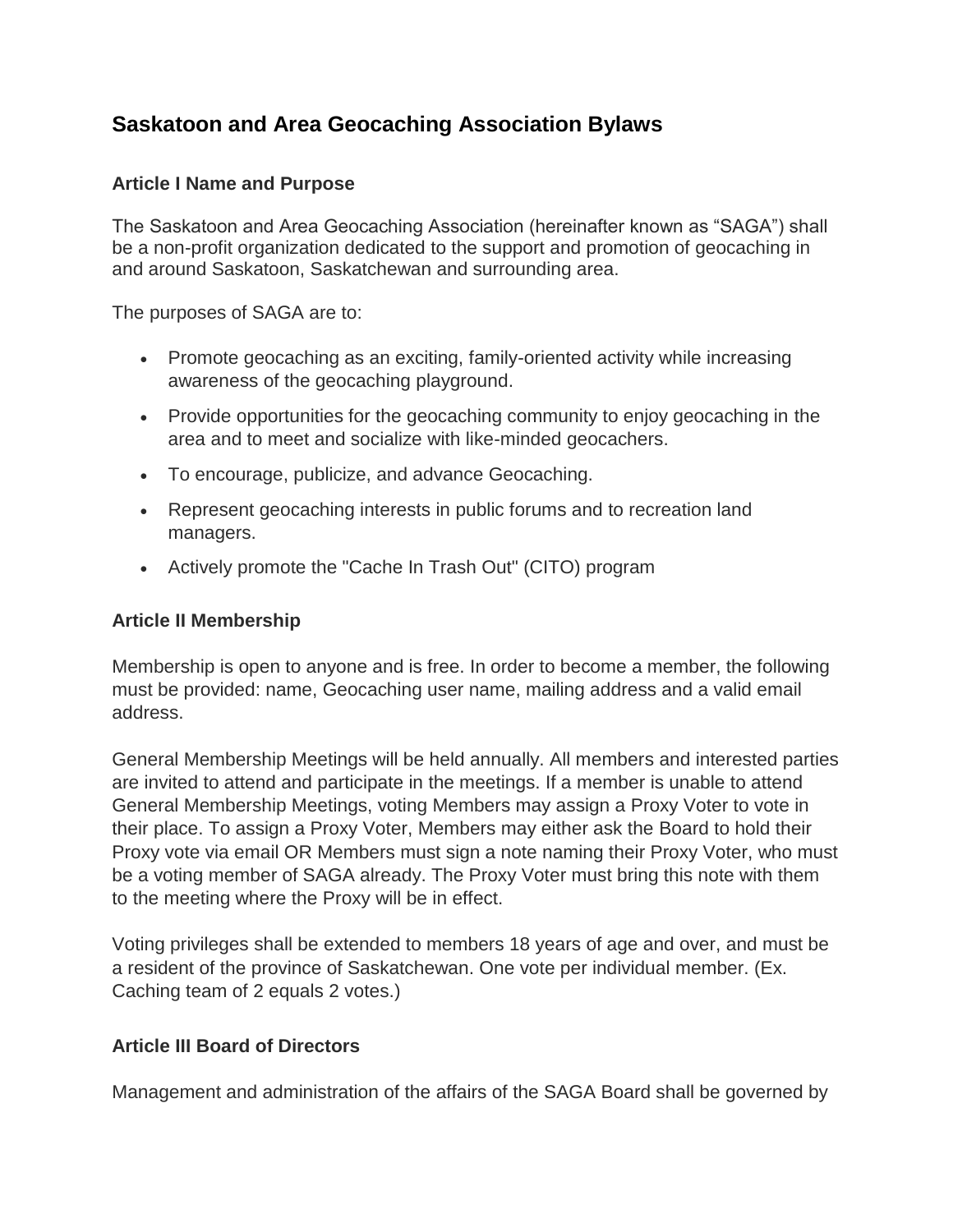and consist of a minimum of 5 and a maximum of 9 members: 4 officers and the remaining, members at large.

To be eligible to stand as a member of the board you must be 18 years of age and a member of SAGA for at least 30 days prior to the Annual General Meeting.

Members will be elected for two-year terms, for a maximum of two consecutive terms. Terms will be arranged so that approximately half of the board positions will be up for election each year. Board members may run for re-election.

Within 10 days of the Annual General Meeting the new Board shall choose from among themselves who will fill the following Officer positions: President; Vice- President; Treasurer; Secretary; New Cacher Ambassador; Webmaster, with any remaining Board members becoming Directors At Large. The Board must file a Notice of Directors (Form 6) at the Corporations Branch within 15 days after any change is made among its directors. Within 15 days of the Annual General Meeting the Board of Directors shall choose from among themselves the location of the Registered Office. A Registered Office is the address within Saskatchewan where the records of the SAGA are maintained. The Board must file a Notice of Registered Office (Form 3) at the Corporations Branch within 15 days after any change is made in the address of the Registered Office. Copies of these forms must be kept on record at the Registered Office.

If a vacancy occurs no action is required as long as the minimum number of board members is met. If board member numbers drop below the minimum, a general meeting will be held within 45 days to fill the vacancy before business can continue.

The board members shall meet a minimum of four times per year. Meetings shall be arranged by email. Any member of the Board of Directors may call a Board Meeting. A meeting is defined as a scheduled and published gathering of three-quarters of the board members. If a Board Member is unable to attend a Board Meeting in person, they may attend via Skype, phone or text OR the Board Member may designate another Board Member to be their Proxy Voter for the meeting. They may designate this Proxy Voter by contacting one of the Board Members before the meeting. Board members who are in a relationship or a caching team shall be granted only one vote per team with regard to Board meetings.

The Annual General Meeting must be held no later than 15 months after the previous annual meeting.

### **Board Duties**

The **President** has the following duties: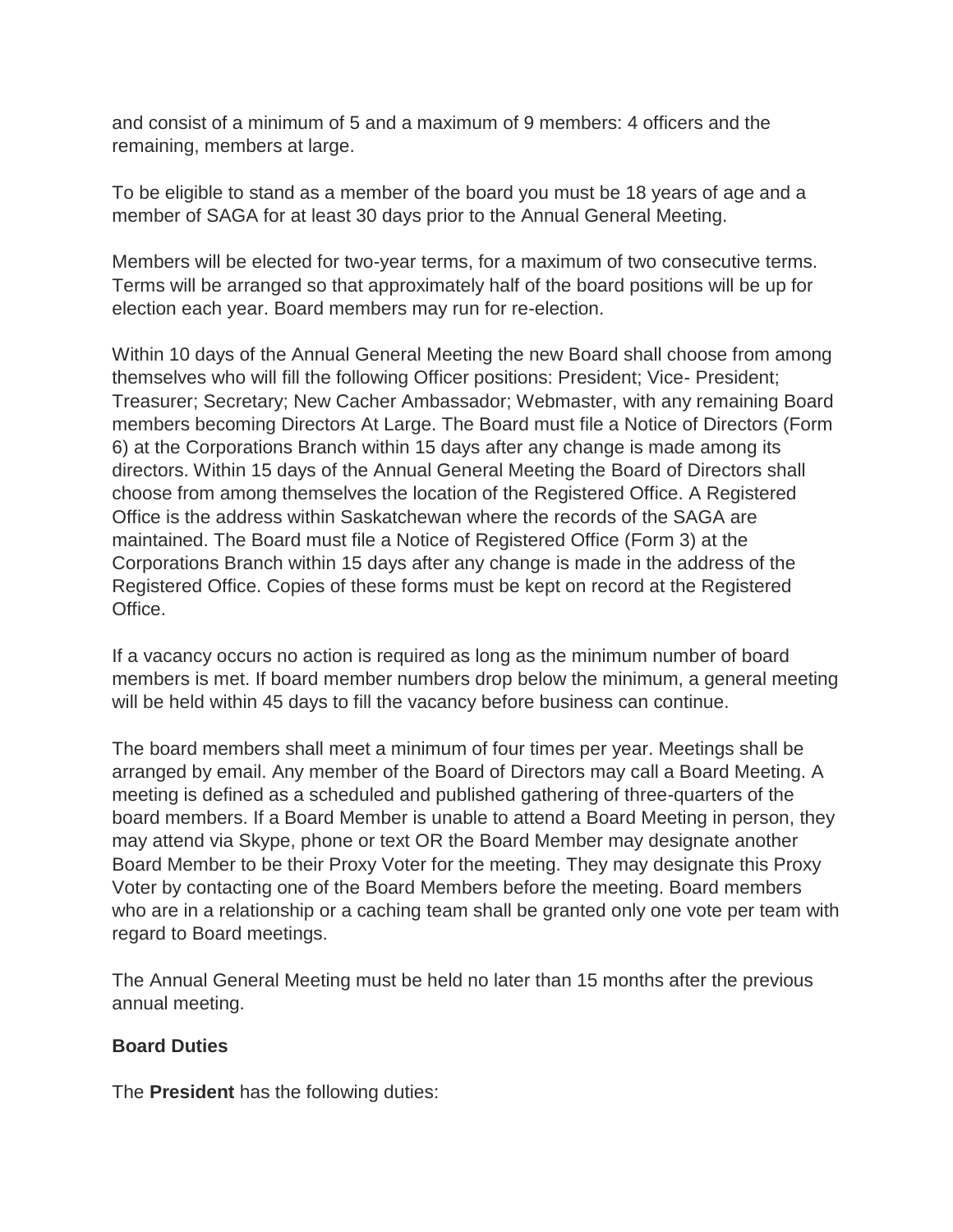a) To chair all general meetings of the membership and directors meetings of the SAGA;

 b) To be responsible for the general management and supervision of the affairs and the operations of the SAGA;

 c) Along with the one other Officer, to sign all bylaws; and Deeds, transfers, licenses, contracts and engagements on behalf of the SAGA.

d) Other duties as determined from time to time by the Board of Directors.

In the absence or inability of the President, these duties shall be assumed by the Vice-President or other designated director.

The **Vice-President** has the following duties:

 a) In the absence or inability of the President, to assume the duties of the President; and

b) Other duties as determined from time to time by the Board of Directors.

The **Secretary** has the following duties:

 a) To attend and record minutes of all meetings and provide an electronic copy to the members;

b) To give proper notice of meetings to the directors and members;

 c) To make available to the members with a copy of the minutes of any SAGA Annual General meetings or Board meetings;

 d) Checking the SAGA email at least once a week & respond to the email as necessary.

e) Keeping the Membership Records up to date and

f) other duties as determined from time to time by the Board of Directors.

The **Treasurer** has the following duties:

 a) To keep full and accurate records of all income, receipts and disbursements of the Association. These records shall be kept using accepted accounting practices;

b) To make deposits and withdrawals from the SAGA bank account as required;

c) To get receipts for all outlays of cash or cheques on behalf of the SAGA;

 d) To present a full and up-to-date financial statement at each directors meeting and have the monthly bank statements available to the Directors;

 e) To send each member a copy of the annual financial statement of the corporation at least 15 days before the Annual General Meeting or send a notice that a copy may be obtained without charge to those members who request it

 f) To place before the members at an Annual General Meeting, the annual financial statement for the period ended not 4 months before the Annual General Meeting.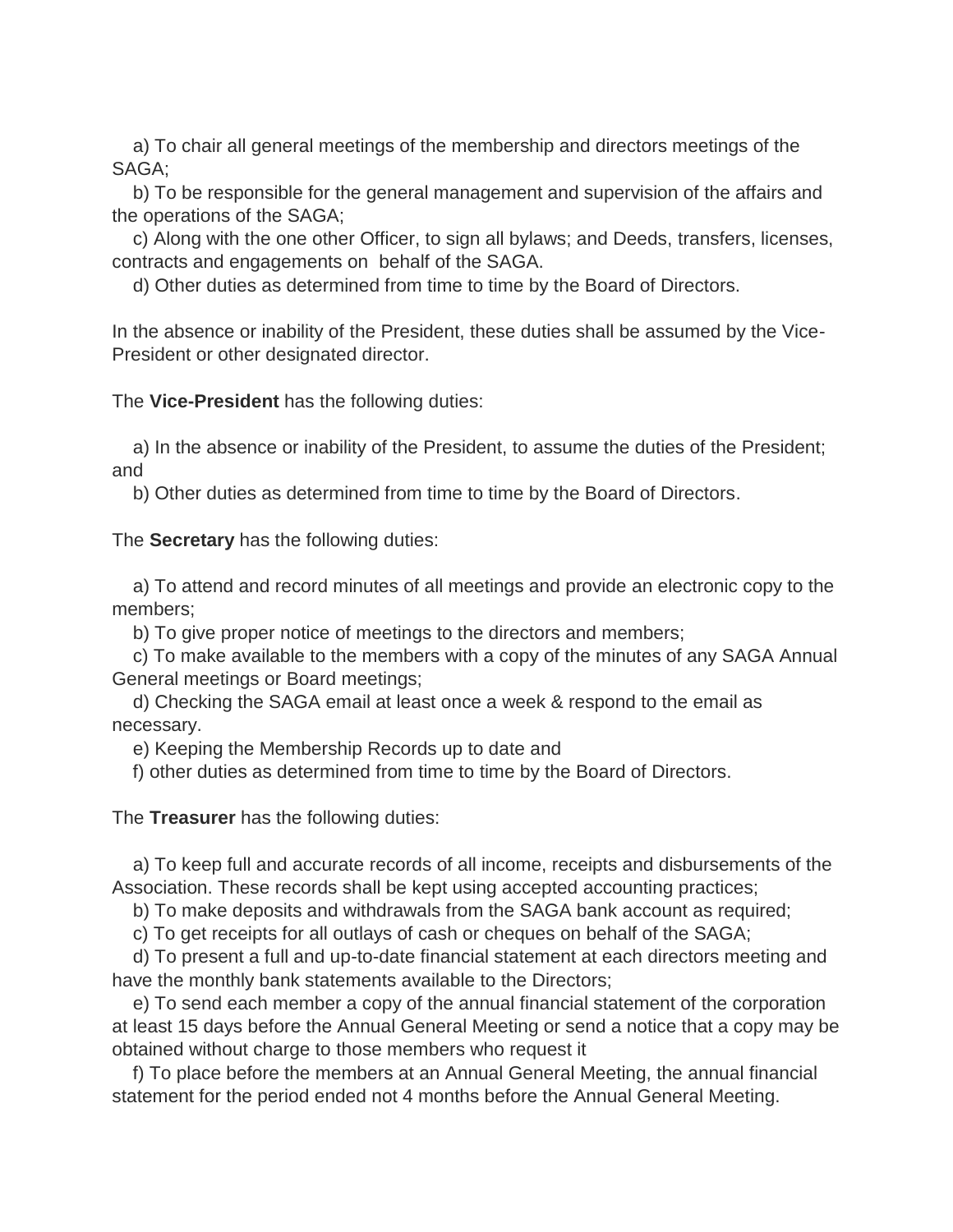g) To send to the Director, Corporations Branch, a copy of the SAGA annual financial statement not more than 30 days after the Annual General Meeting

 h) File an Annual Return and financial statement with the Corporations Branch within the proper time

 i) To ensure that the President, Vice-President, Secretary and Treasurer have signing authority from the SAGA financial institution; and

j) Other duties as determined from time to time by the Board of Directors.

### The **New Cacher Ambassador** has the following duties:

 a) To contact geocachers new to the Saskatoon area with the SAGA Welcome Letter, introducing SAGA and inviting them to become SAGA members and

b) Other duties as determined from time to time by the Board of Directors.

The **Webmaster** has the following duties:

a) To maintain the SAGA website found at <http://saskatoongeocachers.weebly.com/>

- b) To update latest news page
- c) To update upcoming events
- d) To post board meeting minutes
- e) To add photos from events and
- f) Other duties as determined from time to time by the Board of Directors.

### Duties of the **Directors At Large**

The duties of the Directors At Large of the SAGA shall be as determined from time to time by the Board of Directors.

It is the duty of whichever Board Member whose residence is the Registered Office to keep all books and records, correspondence, contracts, and any other documents concerning the SAGA. This Board member must deliver up such items as required when authorized by a resolution of the Board of Directors.

The Board of Directors may delegate any responsibilities except:

- To create and maintain communications with the membership, and
- To create and maintain policies and bylaws.

The Board of Directors may strike committees from time to time as it sees fit; such as fund raising, training, membership, events, etc.; or to periodically review issues such as bylaws or policies.

**Article IV**

### **Compensation**